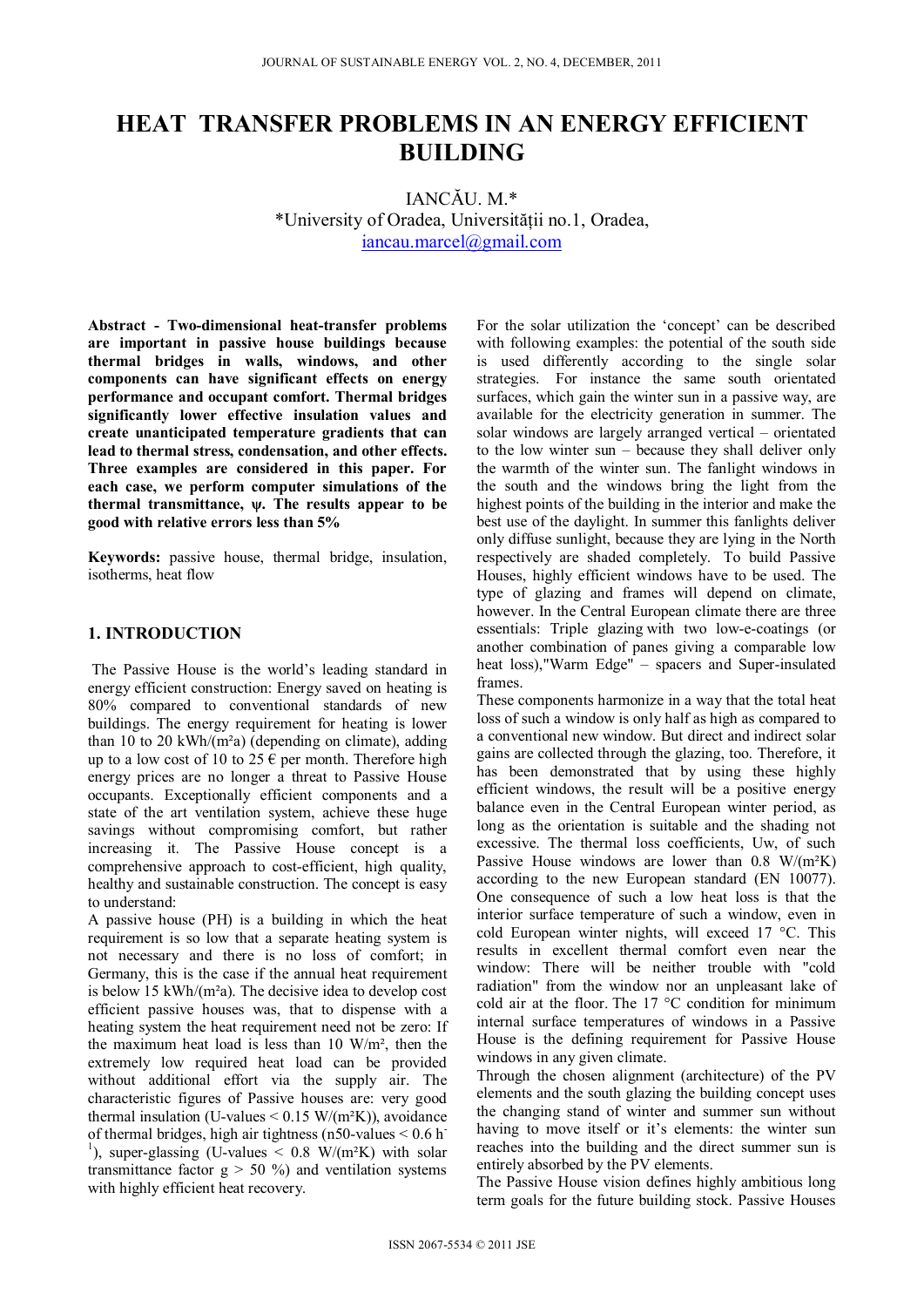can be new-build or renovation. They can be homes, offices or public buildings. Passive House proposes a target framework for how to design and renovate such buildings that contribute positively to human health and well- being by focusing on the indoor and outdoor environment and the use of renewable energy.

A Passive House interacts positively with the environment by means of an optimised relationship with the local context, focused use of resources, and on its overall environmental impact throughout its life cycle.  $[1]$ ;[2] ;[3]

## **2. THERMAL BRIDGES**

A thermal bridge is a localized area of the building envelope where the heat flow is different (usually increased) in comparison with adjacent areas (if there is a difference in temperature between the inside and the outside). The effects of thermal bridges are:

- Altered**,** usually decreased, interior surface temperatures; in the worst case this can lead to moisture penetration in building components and mould growth.
- Altered, usually increased, heat losses**.**

Both effects of thermal bridges can be avoided in Passive Houses: the interior surface temperatures are then so high everywhere that critical levels of moisture cannot occur any longer – and the additional heat losses become insignificant. If the thermal bridge losses are smaller than a limit value (set at 0.01 W/(mK)), the detail meets the criteria for "thermal bridge free design". If the criteria for thermal bridge free design are adhered to everywhere, the planners and construction manager don't have to worry about cold and damp spots any more – and less effort will have to be made for calculating the heat energy balance.Thermal bridge free design leads to substantially improved details; the durability of the construction is increased and heating energy is saved. A building envelope is considered to be thermal bridge free if the transmission losses under consideration of all thermal bridges are not greater than the result calculated using the external surfaces and regular U-values of the standard building elements alone. This is summarised using formulas as follows. The overall temperature-specific heat loss is characterised by the transmission conductance  $H_T$ . It comprises the regular losses of all areas A with their regular heat transfer coefficient U - **U**⋅**A** .This regular loss does not include the thermal bridge contributions  $(\Psi \cdot \mathbf{l})$  and neither the punctiform contributions  $\gamma$  (Ψ is the linear,  $\gamma$  the punctiform thermal bridge loss coefficient). As the punctiform contributions are generally insignificant, they will not be discussed in detail here. "Thermal bridge free design" can be defined as follows: the contributions provided by the thermal bridge contributions are smaller than or equal to zero:

$$
\sum \Psi \cdot l + \sum x \le 0 \text{ [defined]}
$$
 (1)

as thermal bridge free]

It will then be admissible to omit the thermal bridge effects, thus simplifying the calculation quite considerably. This is equivalent to the following statement  $\Delta$  U<sub>WB</sub>  $\leq$  0, where  $\Delta$  U<sub>WB</sub> is the thermal bridge correction addend (as used in the German energy saving regulation for example). Reviewal using this definition of thermal bridge free design would imply that all details would have to be calculated in a multi-dimensional way. Therefore, simplified criteria for "thermal bridge free design" should be devised. It was found that for ordinary building geometries, the "thermal bridge free" requirement was almost always sufficiently fulfilled for all linear disturbances only if

$$
\Psi \leq 0.01 \quad W/(Mk) \, [TbCrit]. \tag{2}
$$

Thermal bridges which comply with *[TbCrit]* can still lead to positive contributions to a certain extent, which would be considered as "negligibly small" even within the context of Passive Houses. Besides, the remaining contributions are compensated to a certain extent by other connections where there are negative thermal bridge loss coefficients. The *[TbCrit]* requirement is enough for all structures which affect connections, edges, and individual interruptions in consistent areas. Recurring interruptions in consistent areas must already be taken into account when giving the regular heat transfer coefficient  $U_{\text{reg}}$ . With the simplified criterion, planning and construction become significantly easier: for a particular category of connection details, it only has to be verified once in advance that the*[TbCrit]* criterion has been met. This can be done, for example, by calculating all the relevant details for building envelopes. [4]

There are two types of thermal bridges. The linear or 2D ones are situated at the junction of two or more building elements and they are characterised by a linear thermal transmittance (or  $\psi$ -value in W/m K). The point or 3D ones lie where an insulated wall is perforated by an element with high thermal conductivity or where there are threedimensional corners and they are characterised by a point thermal transmittance (or χ-value in W/K). In most cases evaluations will be limited to linear thermal bridges, most common; 3D calculations will be exceptional. The evaluation of thermal bridges can be done experimentally by using standardised test methods on two identical building elements, the first one with and the second one without a thermal bridge. This method is limited to those building elements that can be so tested. Thus, the accuracy of the assessment is rather uncertain, it is time-consuming, expensive and laborious, only applicable for important projects or for checking the reliability of simulation calculations [5]. Thermal bridges can therefore be evaluated by using numerical methods. A lot of software helps for it [6-8]. However they need minimum skills and some care for defining the boundary conditions. Catalogues [9] give several examples of thermal bridges for fixed parameters (e.g. dimensions and kind of material). So they are less flexible than calculations[11]. In Romania, like in many European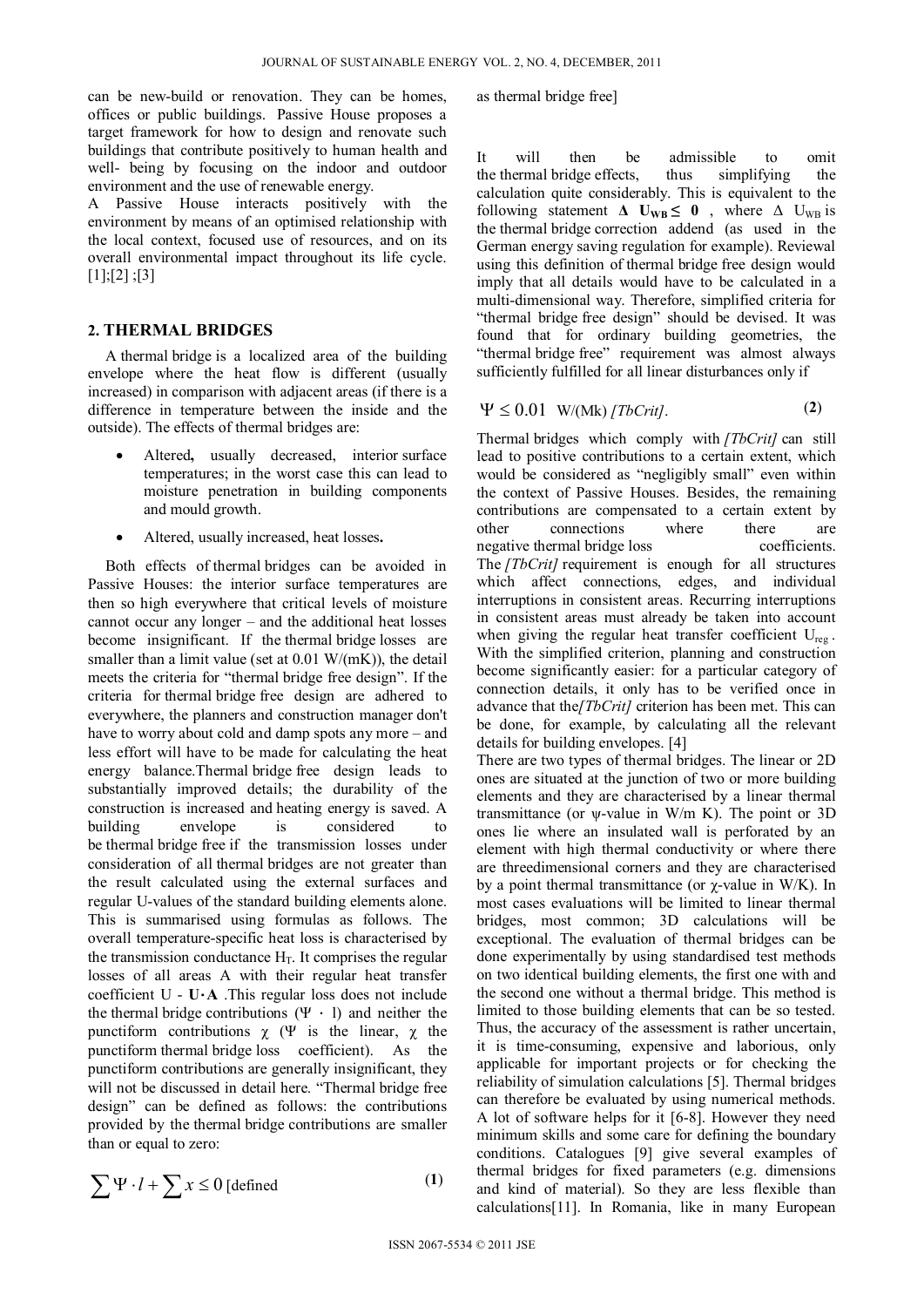countries, tabulated values of ψ are given for typical cases. But they often do not match with the actual details of any building project.

In this paper, we simulate the thermal transmittance of three different 2D thermal bridges. We begin with a numerical computerization of the thermal transmittance for a limited number of values for the most important variables that influence the ψ-value.

Numerical calculations of the heat transfer through a thermal bridge require the use of methods with numerical resolution like finite element or finite difference methods. The European Standard EN ISO 10211-2 [10] describes the calculus method for linear thermal bridges and superficial temperatures. The software used here, THERM refers to the finite difference method in order to calculate the global heat flows through the thermal bridge and the adjacent walls under steady-state conditions. Fig. 1 shows a geometrical model of 2D thermal bridge.



**Fig. 1. Geometrical model of a 2D thermal bridge**



**Fig. 2. Modelling of heat transfer through a 2D thermal bridge** 

The linear thermal transmittance is given by:

$$
\Psi = \frac{\Phi g}{\Delta T} - \sum_{i=1}^{N} U i L i
$$
 (3)

where  $\Phi_{g}$  is the global heat flow per unit of length (W/m), Ui the thermal transmittance of the 1D component i separating the two environments  $(W/m^2 K)$ , Li the length within the 2D geometrical model over which the value Ui applies (m), ΔT the temperature

difference between the inside and outside environment (K) and N the number of 1D components. [11]

The calculation hypotheses are given in the following tables for the boundary conditions (Table 1) and the thermal conductivities (Table 2).

**Table 1. Boundary conditions** 

|          | Surface heat transfer coefficient (W/m <sup>2</sup> K) | Temp(°) |          |       |
|----------|--------------------------------------------------------|---------|----------|-------|
|          | Horizontal                                             | Upward  | Downward |       |
|          | flow                                                   | flow    | flow     |       |
| Internal | 7.69                                                   | 10      | 5.88     | 20    |
| External | 25                                                     | 25      | 25       | $-10$ |
|          | Surface thermal resistance $(m^2K/W)$                  |         |          |       |
|          | Horizontal                                             | Upward  | Downward |       |
|          | flow                                                   | flow    | flow     |       |
| Internal | 0.13                                                   | 0.10    | 0.17     | 20    |
| External | 0.04                                                   | 0.04    | 0.04     | $-10$ |

**Table 2. Thermal conductivity of materials** 

| Material   | Conductivity (W/mK) |
|------------|---------------------|
| Insulation | 0.04                |
| Concrete   | 2.00                |
| Masonry    | 0.7                 |

The statistical model used to fit the values of a linear thermal transmittance obtained from the computer simulation is based on the heat flow per metre through the part of the wall that constitutes the thermal bridge (Fig. 2), given by the relation:

$$
Q2Dim = eU\Delta T \quad (W/m) \tag{4}
$$

where e is the width of the thermal bridge (m), U the thermal transmittance of the portion of the wall that constitutes the thermal bridge (W/m2 K), and  $\Delta T$  the temperature difference between the inside and outside environment (K). However, the heat flow through the thermal bridge also depends on the insulation of the building envelope. Therm program provide realistic results using finite elements method and determine the total two-dimensional heat flow,  $Q_{2Dim}$  . The linear thermal bridge loss coefficient Ψ describes the difference between the actual heat flow  $Q_{2Dim}$  and the onedimensional approximately calculated heat flow. The linear Ψ value is calculating using:

$$
\Psi = \frac{Q2Dim - Q1Dim}{l \cdot \Delta T} \qquad (W/mK)
$$
 (5)

$$
Q1Dim = \sum AiUi\Delta Ti \qquad (W/m)
$$
 (6)

## **3. RESULTS AND DISCUSSION**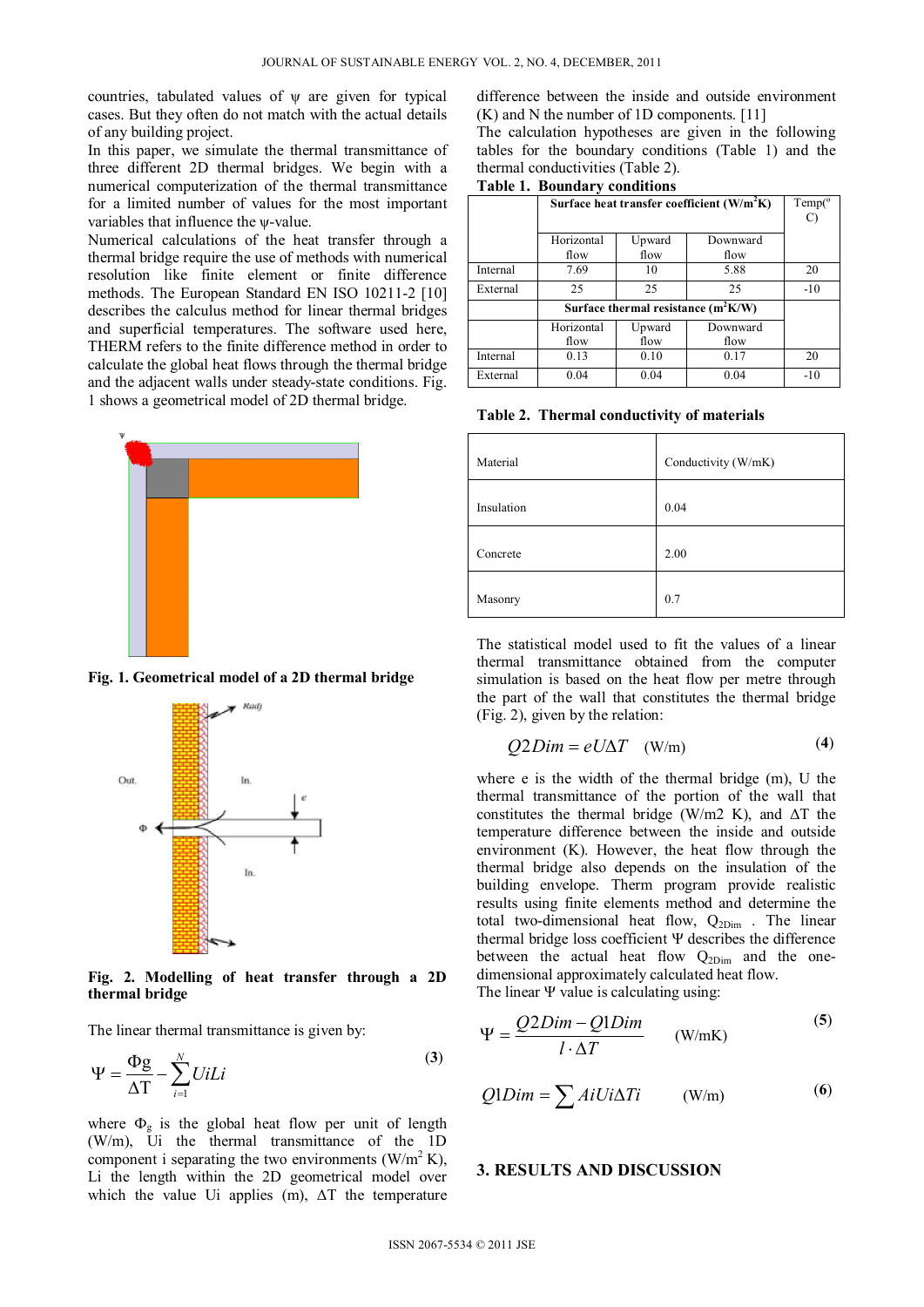This section presents numerical results for three thermal bridges, which amounts for the most of the overall envelope heat loss. For each one, we give on one side the thermal characteristics (flow lines) and on the other the ψ-value (W/ m K). For each thermal bridge three situations have been simulated; the exterior wall, with external insulation, of either 10cm, 15cm or 20cm.

#### **3.1. Regular corner**

Figure 3 and 4 show the isotherms of the 2D thermal bridge and the color flux magnitude, respectively. In this case the ψ value depend on the thickness of the insulation. As shown in Fig.3 the isotherms concentrate on the interior corner. This is a weak point which can cause condensation problems if the thermal insulation is low dimensioned.

The ψ -values for this situation are given in Table 3.



**Fig. 3. Isotherms**



**Fig. 4. Color flux magnitude** 

| Table 3. $\psi$ –values for the corner |  |  |
|----------------------------------------|--|--|
|                                        |  |  |

| <b>Regular Corner</b>                               |          |                   |          |
|-----------------------------------------------------|----------|-------------------|----------|
| Composition: Insulation, Brick-25cm, Concrete 25x25 |          |                   |          |
| Thickness of                                        | $22$ Dim | $Q_{1Dimrm{Dim}}$ | W        |
| insulation (d) cm                                   |          |                   |          |
| 10                                                  | 16.24    | 16.93             | $-0.023$ |
| 15                                                  | 12.81    | 13.78             | $-0.032$ |
| 20                                                  | 10.6     | 11.75             | $-0.038$ |

With external dimension reference for a purely geometrical thermal bridge the actual total heat flow (2 dimensional flow calculation) is smaller than that for the one-dimensional calculation.  $\Psi_e$  therefore has a negative prefix and results in a ˝credit" in the heat balance. For

example for 20 m of external wall edge this would be about 104kWh/a (for standard climate  $G_t$ =84 kWh/a); for 150 m<sup>2</sup> living space at least 0.69 kWh/(m<sup>2</sup>a). If this thermal bridge is ignored , the heating energy baance is on the safe side. With internal dimension reference the actual total heat flow (2-dimensional calculation) is greater than that for the one-dimensional calculation.  $\Psi_i$ therefore has a positive prefix and results in an additional transmission heat loss. When the interior dimension reference is used the thermal bridges are not to be ignored. For a passive house we always use external dimensions.

#### **3.2. Terrace–wall junction**

Figure 5 and 6 show the isotherms of the 2D thermal bridge and the color infrared, respectively. In this case the ψ value depend on the concrete slab thickness, the wall and slab insulations. The ψ -values for this situation are given in Table 4



**Fig. 5. Isotherms** 



**Fig. 6. Color infrared** 

**Table 4. ψ –values terrace-wall junction**

| Terrace-wall junction |                                               |
|-----------------------|-----------------------------------------------|
|                       | Composition: 1. Wall- Insulation, Brick-25cm; |
|                       | 2. Terrace-Concrete slab-13cm, Insulation     |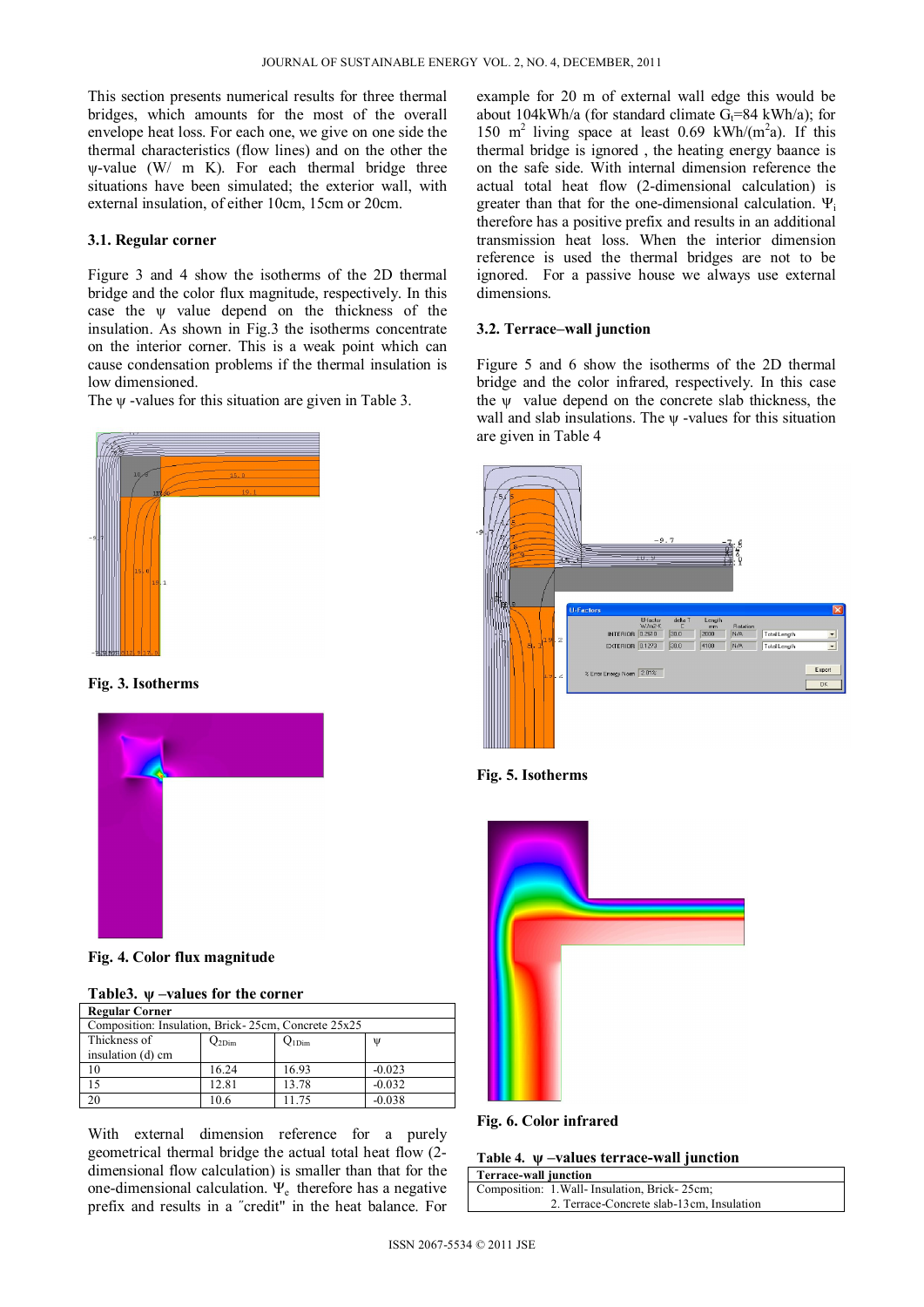| Thickness of      | $22$ Dim | $Q1$ Dim | $\mathbf{U}$ |
|-------------------|----------|----------|--------------|
| insulation (d) cm |          |          |              |
|                   | 27.06    | 25.11    | 0.064        |
|                   | 19.46    | 17.77    | 0.056        |
| 20                | 5.22     | 14.11    | 0.037        |

#### **3.3 Floor-wall junction**

Figure 7, 8 and 9 show the isotherms of the 2D thermal bridge, the color infrared and color flux magnitude, respectively. In this case the  $\psi$  value depend on the floor thickness and the wall insulations. The  $\psi$  -values for this situation are given in Table 5.



**Fig. 7. Isotherms** 



**Fig. 8. Color infrared - 15cm insulation** 



**Fig. 9. Color flux magnitude** 





## **Table 5. ψ –values floor-wall junction**

| <b>Floor-wall junction</b>                    |            |            |       |
|-----------------------------------------------|------------|------------|-------|
| Composition: 1. Wall- Insulation, Brick-30cm; |            |            |       |
| 2. Floor-Concrete slab-13cm                   |            |            |       |
| Thickness of                                  | $Q_{2Dim}$ | $Q_{1Dim}$ | W     |
| insulation (d) cm                             |            |            |       |
|                                               | 36.31      | 35.23      | 0.036 |
| 10                                            | 21.26      | 20.86      | 0.013 |
| 15                                            | 15.03      | 14.85      | 0.006 |
| 20                                            | 11.62      | 11.54      | 0.002 |

## **4. CONCLUSION**

In a passive house constructive thermal bridges should be avoided not only because of potential energy losses but also because of the increase of comfort in the home. This also prevents potential premature failure of the building substance due to condensation around thermal bridges. In general the goal should be to detail the connections between the different building envelope assemblies in